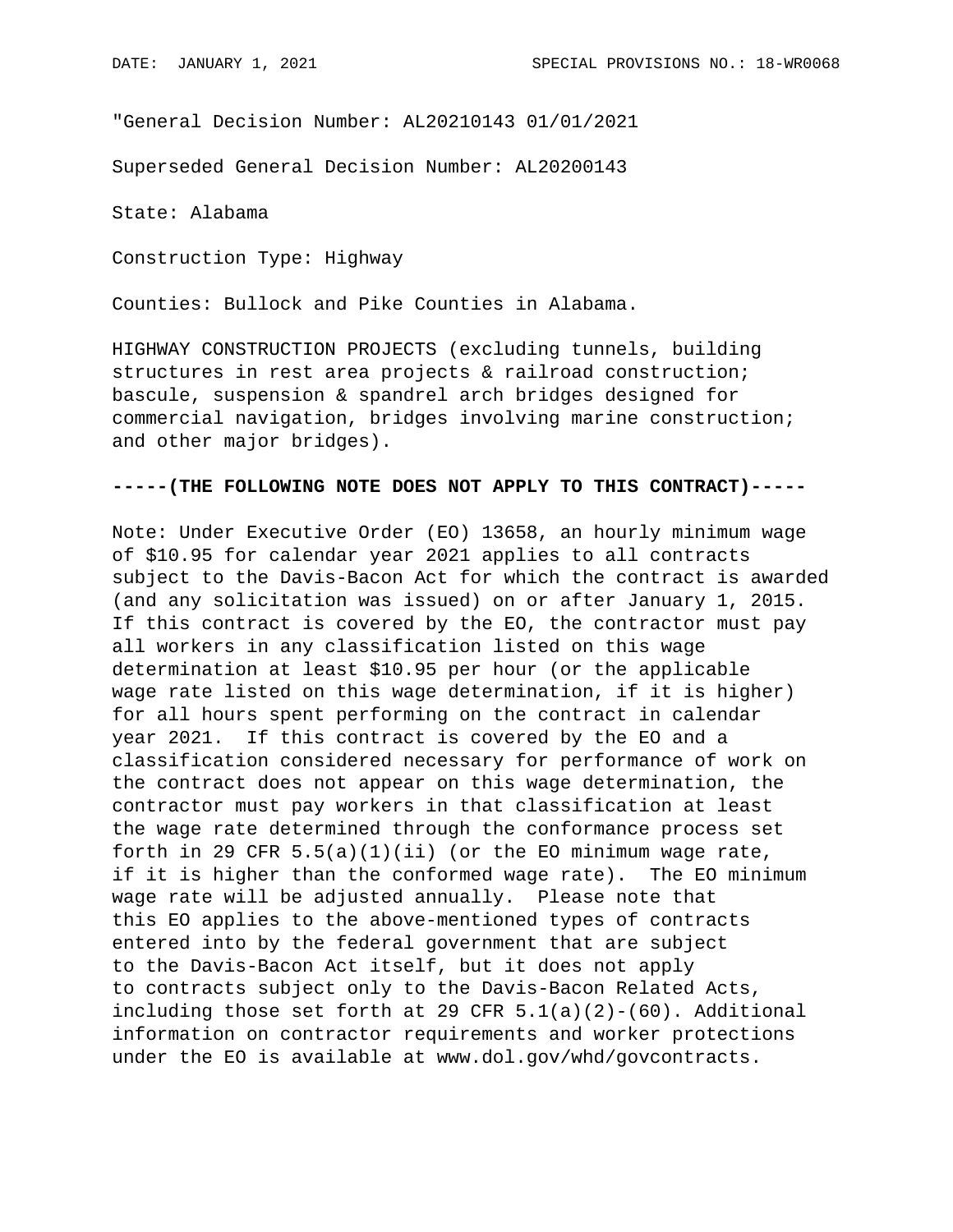| Modification Number | Publication Date |  |
|---------------------|------------------|--|
|                     | 01/01/2021       |  |

SUAL2019-022 11/13/2019

|                                                                      | Rates | Fringes |
|----------------------------------------------------------------------|-------|---------|
| CARPENTER (Form Work Only)\$ 15.34                                   |       | 0.00    |
| CEMENT MASON/CONCRETE FINISHER\$ 13.71                               |       | 0.00    |
| ELECTRICIAN\$ 20.41                                                  |       | 7.49    |
| HIGHWAY/PARKING LOT STRIPING:<br>Operator (Striping Machine)\$ 19.48 |       | 0.00    |
| IRONWORKER, REINFORCING\$ 16.28                                      |       | 0.00    |
| LABORER GRADE CHECKER\$ 15.89                                        |       | 0.00    |
| LABORER: Asphalt, Includes<br>Raker, Shoveler, Spreader and          |       |         |
| Distributor\$ 14.11                                                  |       | 0.00    |
| LABORER: Common or General\$ 11.44                                   |       | 0.00    |
| LABORER: Mason Tender -<br>Cement/Concrete\$ 15.44                   |       | 0.00    |
| OPERATOR: Asphalt Spreader\$ 15.65                                   |       | 0.00    |
| OPERATOR:<br>Backhoe/Excavator/Trackhoe\$ 15.64                      |       | 0.00    |
| Broom/Sweeper\$ 11.37<br>OPERATOR:                                   |       | 0.00    |
| Bulldozer\$ 16.59<br>OPERATOR:                                       |       | 0.00    |
| Crane\$ 22.37<br>OPERATOR:                                           |       | 0.00    |
| Distributor\$ 15.10<br>OPERATOR:                                     |       | 0.00    |
| $Grader/Blade \ldots$ . \$ 17.22<br>OPERATOR:                        |       | 0.00    |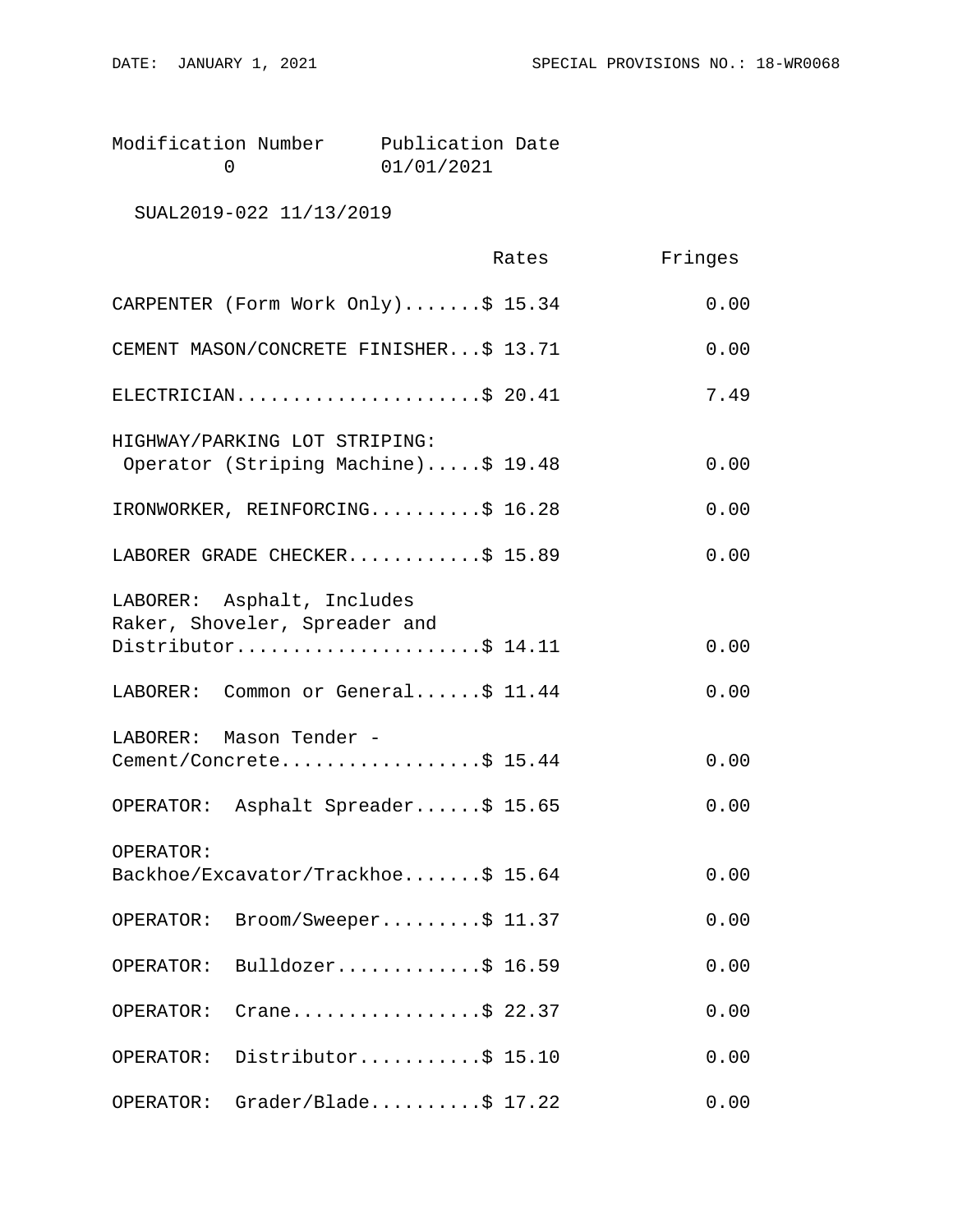|                                                            | OPERATOR: Loader\$ 14.12                                      |                | 0.00 |  |  |
|------------------------------------------------------------|---------------------------------------------------------------|----------------|------|--|--|
|                                                            | OPERATOR: Mechanic\$ 17.97                                    |                | 0.00 |  |  |
|                                                            | OPERATOR: Milling Machine\$ 15.54                             |                | 0.00 |  |  |
|                                                            | OPERATOR: Paver (Asphalt,<br>Aggregate, and Concrete)\$ 17.01 |                | 0.00 |  |  |
|                                                            | OPERATOR: Roller\$ 13.66                                      |                | 0.00 |  |  |
|                                                            | TRAFFIC CONTROL: Flagger\$ 14.35                              |                | 0.00 |  |  |
| TRAFFIC CONTROL:<br>Laborer-Cones/<br>Barricades/Barrels - |                                                               |                |      |  |  |
|                                                            | Setter/Mover/Sweeper\$ 13.14                                  |                | 0.00 |  |  |
|                                                            | TRUCK DRIVER: Dump Truck\$ 14.21                              |                | 0.00 |  |  |
|                                                            | TRUCK DRIVER: Flatbed Truck\$ 15.72                           |                | 0.00 |  |  |
|                                                            | TRUCK DRIVER: Lowboy Truck\$ 15.88                            |                | 0.00 |  |  |
|                                                            | TRUCK DRIVER: Water Truck\$ 12.95<br>------------------       | -------------- | 0.00 |  |  |
|                                                            |                                                               |                |      |  |  |

WELDERS - Receive rate prescribed for craft performing operation to which welding is incidental.

================================================================

Note: Executive Order (EO) 13706, Establishing Paid Sick Leave for Federal Contractors applies to all contracts subject to the Davis-Bacon Act for which the contract is awarded (and any solicitation was issued) on or after January 1, 2017. If this contract is covered by the EO, the contractor must provide employees with 1 hour of paid sick leave for every 30 hours they work, up to 56 hours of paid sick leave each year. Employees must be permitted to use paid sick leave for their own illness, injury or other health-related needs, including preventive care; to assist a family member (or person who is like family to the employee) who is ill, injured, or has other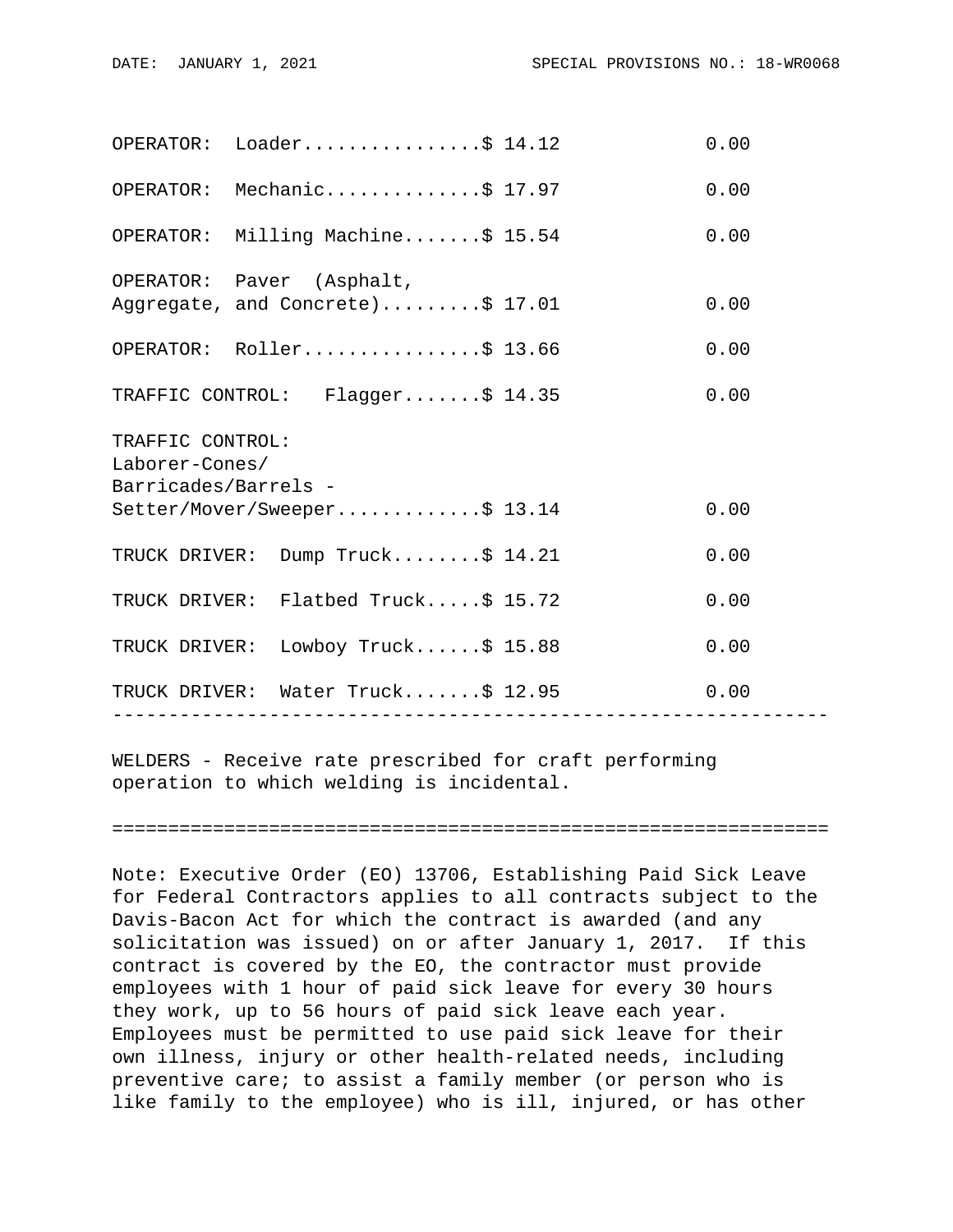health-related needs, including preventive care; or for reasons resulting from, or to assist a family member (or person who is like family to the employee) who is a victim of, domestic violence, sexual assault, or stalking. Additional information on contractor requirements and worker protections under the EO is available at www.dol.gov/whd/govcontracts.

Unlisted classifications needed for work not included within the scope of the classifications listed may be added after award only as provided in the labor standards contract clauses (29CFR 5.5 (a) (1) (ii)).

----------------------------------------------------------------

The body of each wage determination lists the classification and wage rates that have been found to be prevailing for the cited type(s) of construction in the area covered by the wage determination. The classifications are listed in alphabetical order of ""identifiers"" that indicate whether the particular rate is a union rate (current union negotiated rate for local), a survey rate (weighted average rate) or a union average rate (weighted union average rate).

Union Rate Identifiers

A four-letter classification abbreviation identifier enclosed in dotted lines beginning with characters other than ""SU"" or ""UAVG"" denotes that the union classification and rate were prevailing for that classification in the survey. Example: PLUM0198-005 07/01/2014. PLUM is an abbreviation identifier of the union which prevailed in the survey for this classification, which in this example would be Plumbers. 0198 indicates the local union number or district council number where applicable, i.e., Plumbers Local 0198. The next number, 005 in the example, is an internal number used in processing the wage determination. 07/01/2014 is the effective date of the most current negotiated rate, which in this example is July 1, 2014.

Union prevailing wage rates are updated to reflect all rate changes in the collective bargaining agreement (CBA) governing this classification and rate.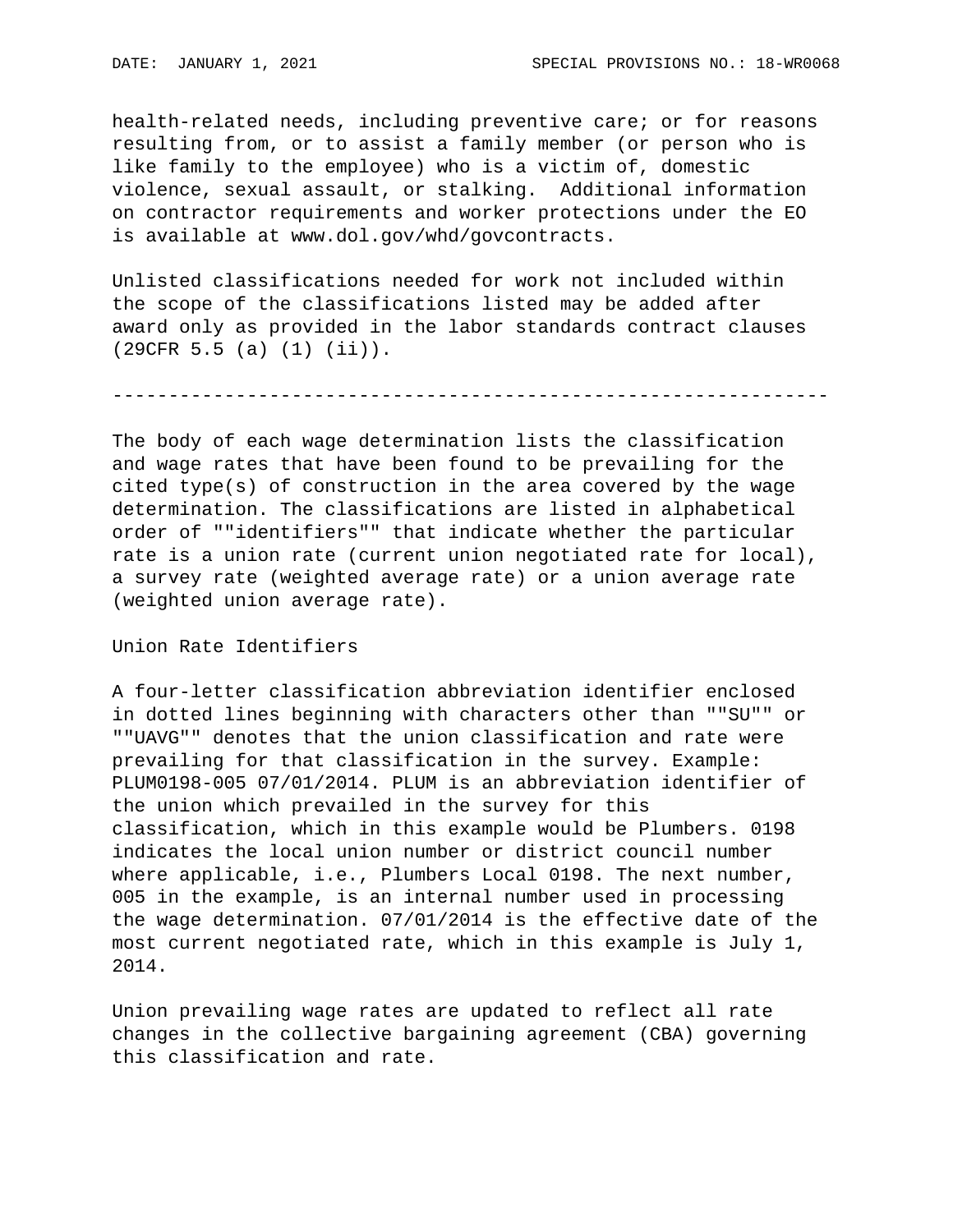Survey Rate Identifiers

Classifications listed under the ""SU"" identifier indicate that no one rate prevailed for this classification in the survey and the published rate is derived by computing a weighted average rate based on all the rates reported in the survey for that classification. As this weighted average rate includes all rates reported in the survey, it may include both union and non-union rates. Example: SULA2012-007 5/13/2014. SU indicates the rates are survey rates based on a weighted average calculation of rates and are not majority rates. LA indicates the State of Louisiana. 2012 is the year of survey on which these classifications and rates are based. The next number, 007 in the example, is an internal number used in producing the wage determination. 5/13/2014 indicates the survey completion date for the classifications and rates under that identifier.

Survey wage rates are not updated and remain in effect until a new survey is conducted.

Union Average Rate Identifiers

Classification(s) listed under the UAVG identifier indicate that no single majority rate prevailed for those classifications; however, 100% of the data reported for the classifications was union data. EXAMPLE: UAVG-OH-0010 08/29/2014. UAVG indicates that the rate is a weighted union average rate. OH indicates the state. The next number, 0010 in the example, is an internal number used in producing the wage determination. 08/29/2014 indicates the survey completion date for the classifications and rates under that identifier.

A UAVG rate will be updated once a year, usually in January of each year, to reflect a weighted average of the current negotiated/CBA rate of the union locals from which the rate is based.

----------------------------------------------------------------

WAGE DETERMINATION APPEALS PROCESS

1.) Has there been an initial decision in the matter? This can be: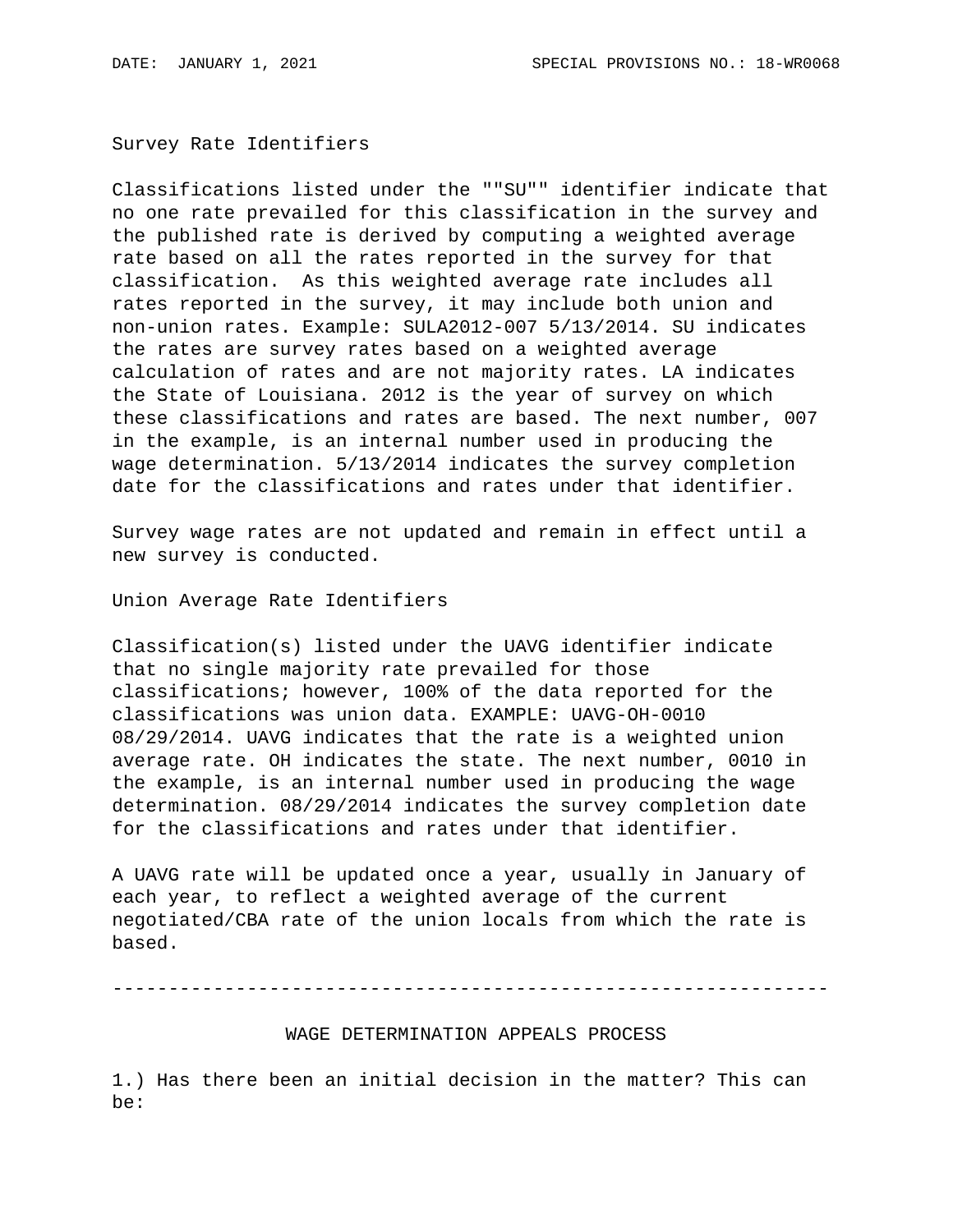- \* an existing published wage determination
- \* a survey underlying a wage determination
- \* a Wage and Hour Division letter setting forth a position on a wage determination matter
- \* a conformance (additional classification and rate) ruling

On survey related matters, initial contact, including requests for summaries of surveys, should be with the Wage and Hour Regional Office for the area in which the survey was conducted because those Regional Offices have responsibility for the Davis-Bacon survey program. If the response from this initial contact is not satisfactory, then the process described in 2.) and 3.) should be followed.

With regard to any other matter not yet ripe for the formal process described here, initial contact should be with the Branch of Construction Wage Determinations. Write to:

> Branch of Construction Wage Determinations Wage and Hour Division U.S. Department of Labor 200 Constitution Avenue, N.W. Washington, DC 20210

2.) If the answer to the question in 1.) is yes, then an interested party (those affected by the action) can request review and reconsideration from the Wage and Hour Administrator (See 29 CFR Part 1.8 and 29 CFR Part 7). Write to:

> Wage and Hour Administrator U.S. Department of Labor 200 Constitution Avenue, N.W. Washington, DC 20210

The request should be accompanied by a full statement of the interested party's position and by any information (wage payment data, project description, area practice material, etc.) that the requestor considers relevant to the issue.

3.) If the decision of the Administrator is not favorable, an interested party may appeal directly to the Administrative Review Board (formerly the Wage Appeals Board). Write to: